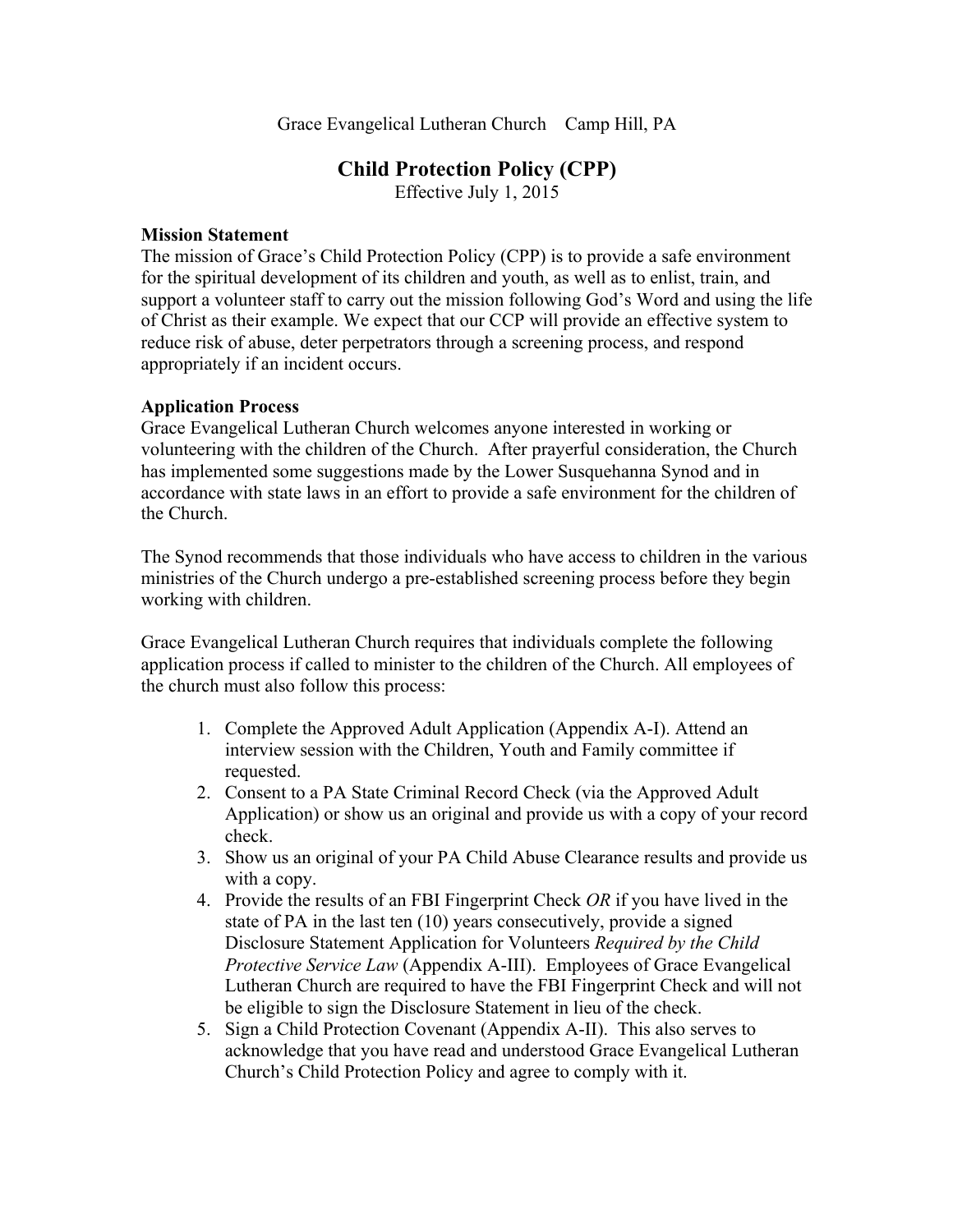Individuals applying to be an Approved Adult must have maintained an active membership in a church congregation for the past one (1) year, and continue to be an active member after being accepted as an approved adult. Those who have not met this requirement may be required to undergo further screening, including but not limited to providing a list of references and interviewing with the Senior Pastor and Youth Director.

If a history of abuse/molestation of children, or criminal record against a person is found by the Committee, these individuals may be offered opportunities to volunteer services in other areas of the Church, and pastoral guidance and counseling will be offered to assist them to understand the Church's responsibility to provide protection to its children and to the members of the congregation.

Applications and related information will be locked in a confidential file in the Church office, with access limited to those Committee individuals involved in the screening process via the church staff. A record of the Approved Adults shall be maintained and reviewed on an annual basis by church staff.

All clearances must be renewed every 36 months. Renewal dates will be determined by the date on the clearance document itself.

### **Appropriate Behavior Guidelines**

Two Adult Rule - Two approved adults must be present during any church activity involving the supervision of anyone under the age of 18. In an emergency, an adult who has not yet been approved may work with an Approved Adult. The adult who has not yet been approved may not be left alone with children or youth. (note: an *un*approved adult may not be used).

Parental Permission - in a situation where an adult has a legitimate reason to be alone with a child/youth, such as individual counseling or transportation, parental consent in the form of a permission slip shall be obtained. A bound logbook will be kept for any such situation. and located in the church office.

Permission Slips - Children must have permission to participate in any overnight activity or any activity that takes place away from Church grounds. Permission must be in writing and signed by a parent or guardian. It must identify the activity in which the children/youth will be participating. If an overnight situation occurs, at least one approved adult of each gender should be in attendance.

Open Door Policy – doors should be left open as standard practice. If doors must be closed, all windows in the door must be left uncovered. Persons outside the room must be able to see into the room.

Empty-Room Rule – when leaving an empty classroom or youth room after an activity, the door shall be left open.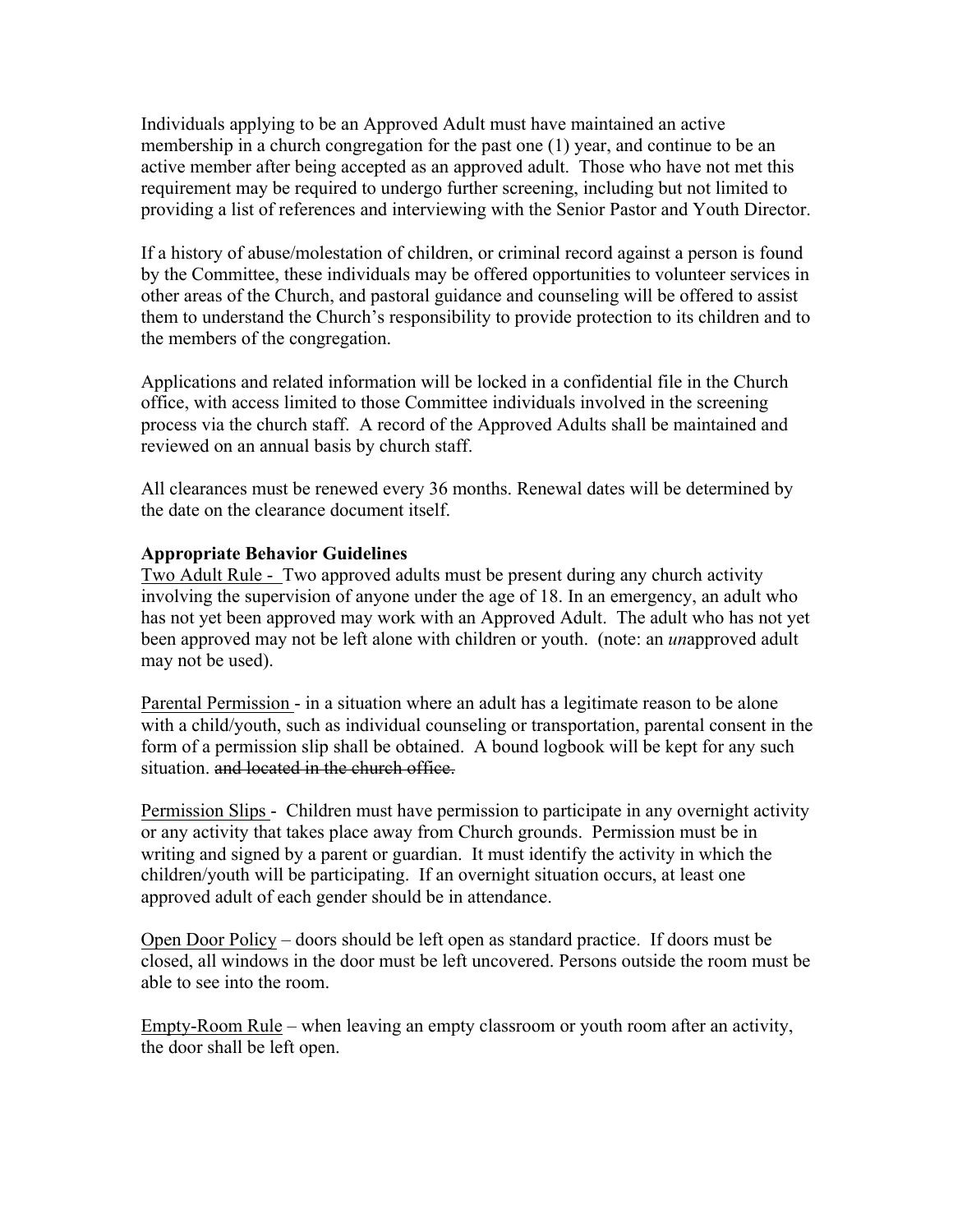Overnight Rule – all adult chaperones must complete the screening process and be approved before they may accompany children/youth overnight.

Expressions of affection - adults must use caution when expressing affection toward children/youth. Follow these guidelines:

- 1. Always ask permission before touching.
- 2. Respect a child/youth's choice in touch.
- 3. Never make a child/youth feel uncomfortable.
- 4. Be aware of where you place your hands on the child/youth.
- 5. A body-to-body embrace, a touch on private areas (those covered by a bathing suit), or any type of kiss in inappropriate.

| <b>Appropriate Displays of Affection</b>        | <b>Inappropriate Displays of Affection</b>                                          |
|-------------------------------------------------|-------------------------------------------------------------------------------------|
| Always ask permission before touching           | Any form of unwanted affection                                                      |
| Pats on shoulder or back                        | Full frontal or "bear hugs"                                                         |
| Handshakes                                      | Touching bottoms, chests or genital areas                                           |
| High fives                                      | Lying down beside children                                                          |
| Fist bumping                                    | Kisses or Massages                                                                  |
| Verbal praise                                   | Patting children on thigh, knee or leg                                              |
| One arm around shoulders                        | <b>Tickling or Wrestling</b>                                                        |
| Holding hands while walking or during<br>prayer | Touching or hugging from behind<br>Compliments related to physique/body development |

Bathroom Procedure – Children over 4 years of age will be escorted to the restroom. The volunteer will stand in the hallway and wait for the child to be finished. Younger children who may need assistance: one volunteer may assist the child while another stands nearby. The door to the restroom must remain open. Diapering will be done only in an observable area with doors open.

Periodic Checks – will be made of classrooms to insure that appropriate behavioral guidelines are being followed. An usher or an officer of the day shall make these checks during the worship hour for the Nursery.

Electronic Communication - All communication through electronic media (email reminders, text messages, etc.) must be copied to the staff person's direct supervisor. When communication with an individual supervised child is necessary, every effort will be made to include the child's parent in the message.

Social Media - Volunteers may not communicate directly with supervised children through any form of electronic communication or social media. Furthermore, volunteers and staff may not take or use pictures, video or audio recordings of students to use on their *personal social media* accounts at any time.

Short-Term Volunteers - (i.e. last minute parent classroom helpers, or last-minute youth volunteers) may assist an Approved Adult for no more than three hours or one event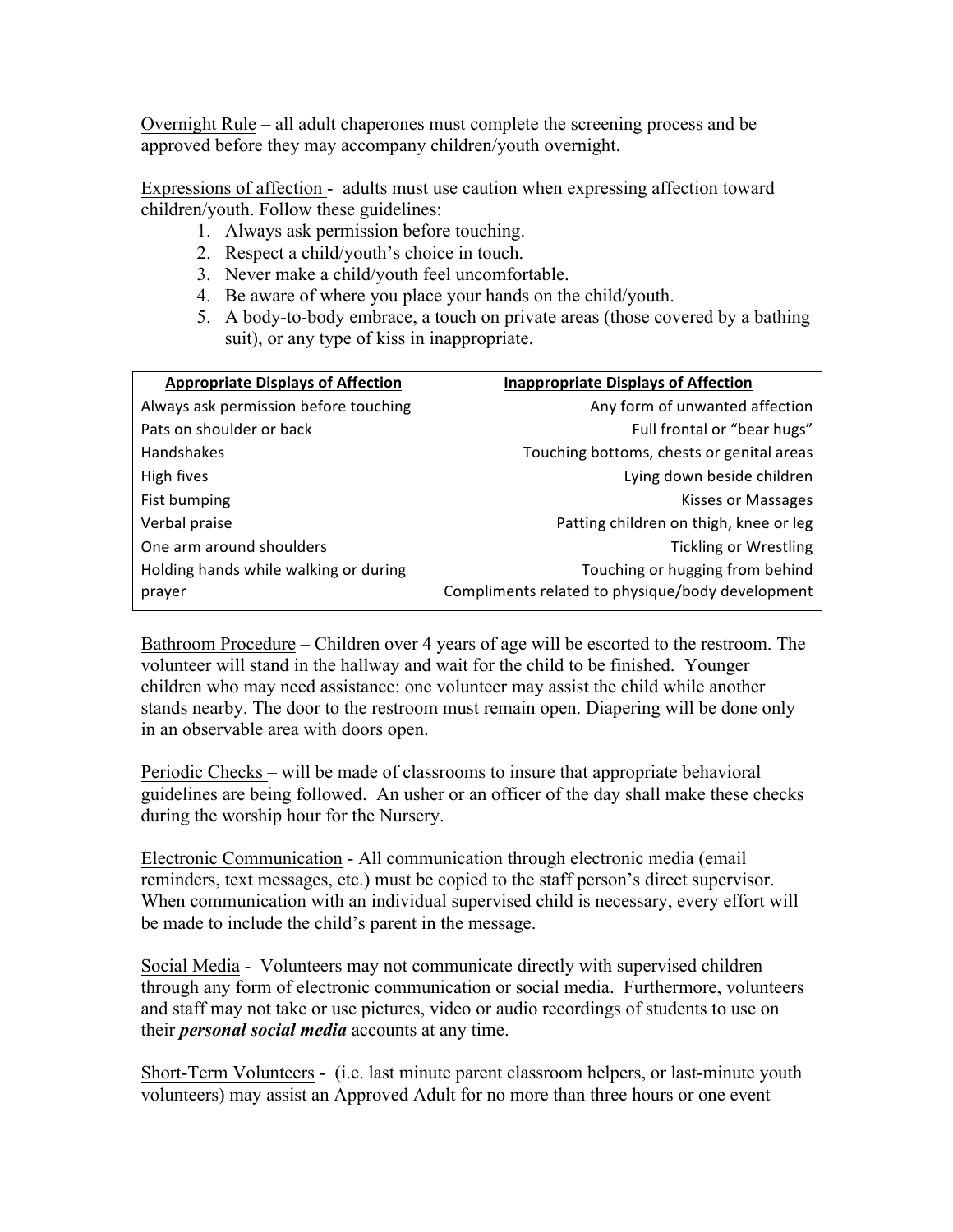without going through the process to become an Approved Adult.

Volunteers Under Age 18 - Assistance by individuals under age 18 shall be allowed only after the individual has participated in an educational session that reviews the **Child Protection Covenant** (Appendix A-II). Volunteers under age 18 are not required by law to obtain criminal background checks.

# **Definitions**

Child abuse, according to the CPSL, means intentionally, knowingly or recklessly doing any of the following:

- Causing bodily injury to a child through any recent act or failure to act.
- Fabricating, feigning or intentionally exaggerating or inducing a medical symptom or disease which results in a potentially harmful medical evaluation or treatment to the child through any recent act.
- Causing or substantially contributing to serious mental injury to a child through any act or failure to act or a series of such acts or failures to act.
- Causing sexual abuse or exploitation of a child through any act or failure to act.
- Creating a reasonable likelihood of bodily injury to a child through any recent act or failure to act.
- Creating a likelihood of sexual abuse or exploitation of a child through any recent act or failure to act.
- Causing serious physical neglect of a child.
- Causing the death of the child through any act or failure to act.

Child abuse also includes certain acts in which the act itself constitutes abuse without any resulting injury or condition. These recent acts include any of the following:

- Kicking, biting, throwing, burning, stabbing or cutting a child in a manner that endangers the child.
- Unreasonably restraining or confining a child, based on consideration of the method, location or the duration of the restraint or confinement.
- Forcefully shaking a child under one year of age.
- Forcefully slapping or otherwise striking a child under one year of age.
- Interfering with the breathing of a child.
- Causing a child to be present during the operation of a methamphetamine laboratory, provided that the violation is being investigated by law enforcement.
- Leaving a child unsupervised with an individual, other than the child's parent, who the parent knows or reasonably should have known was required to register as a Tier II or III sexual offender or has been determined to be a sexually violent predator or sexually violent delinquent.

"Recent" is defined as an abusive act within two years from the date the report is made to ChildLine. Sexual abuse, serious mental injury, serious physical neglect and deaths have no time limit.

Sexual abuse and harassment can include the following:

- 1. Verbal sexual suggestions, innuendoes or jokes.
- 2. Leering or ogling.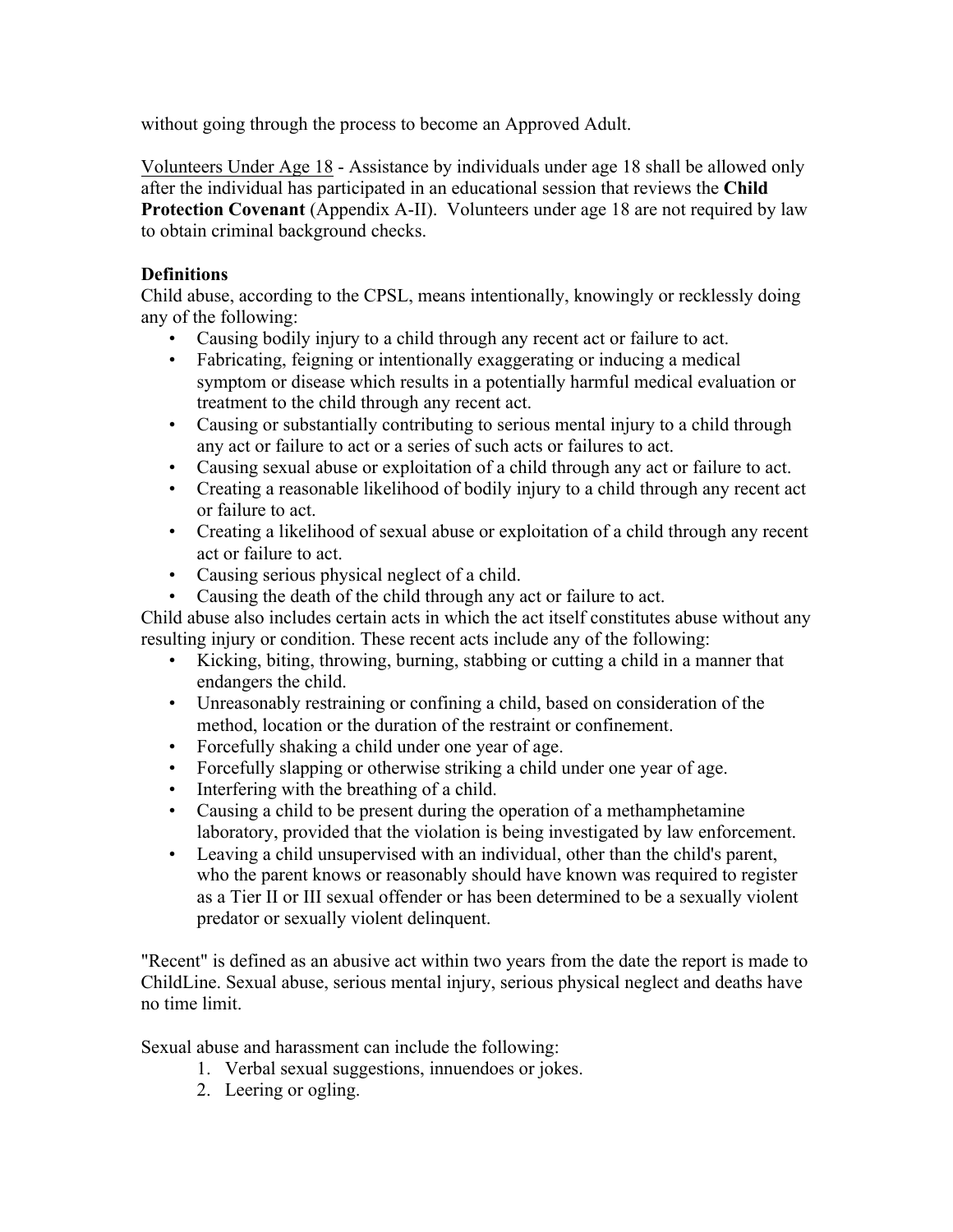- 3. Intrusive touching, including pats, squeezes, hugs, pinches, kissing, brushing against someone's body
- 4. The use of pornography
- 5. Sexual assault or attempted sexual assault

## **Policy Specific Definitions**

Youth – defined as participants ages 18 years or younger, or still attending high school at the time of the event.

Approved Adult – anyone over the age of 18 who has satisfied all the requirements of the Child Protection Policy and the application procedure for Approved Adults.

Committee – is defined as Pastor and two other members of Grace Evangelical Lutheran Church. Suggested members might be the Youth Ministry Liaison, the Sunday School Administrator or a member of the Christian Education Board Children, Youth, and Family Ministry Committee.

### **Response Procedures to Allegations of Child Abuse, Sexual Abuse or Harassment**

- 1. According to Pennsylvania Department of Public Welfare, a **mandatory reporter** is defined as "An individual paid or unpaid, who, on the basis of the individual's role as an integral part of a regularly scheduled program, activity, or service, accepts responsibility for a child". In addition it includes "Clergyman, priest, rabbi, minister, Christian science practitioner, religious healer or spiritual leader of any regularly established church or other religious organization". Therefore, all those working directly with children in their role at Grace are considered **mandatory reporters**.
- 2. If a volunteer, staff member, or employee suspects abuse of a child or suspects an adult offender within the congregation, Pennsylvania state law requires the individual to contact the Pa Department of Welfare **CHILDLINE at 800-932- 0313** or by reporting online at: https://www.compass.state.pa.us/cwis/public/home
- 3. Additionally, the person making the report will notify the Senior Pastor or Congregation Council President immediately. The Senior Pastor or Congregational Council President may not dissuade the individual or make an independent determination of whether to report.
- 4. Within 48 hours of making the report to **CHILDLINE**, a written report of suspected child abuse shall be made to the county children and youth agency where the abuse occurred. The Senior Pastor, or in his/her absence, the Congregational President shall engage the reporter, as needed, in preparing the CY-47 form (Appendix 20a) and shall supply the reporter with a copy of the completed form as filed. If the original report was made online, an additional written report is not needed.